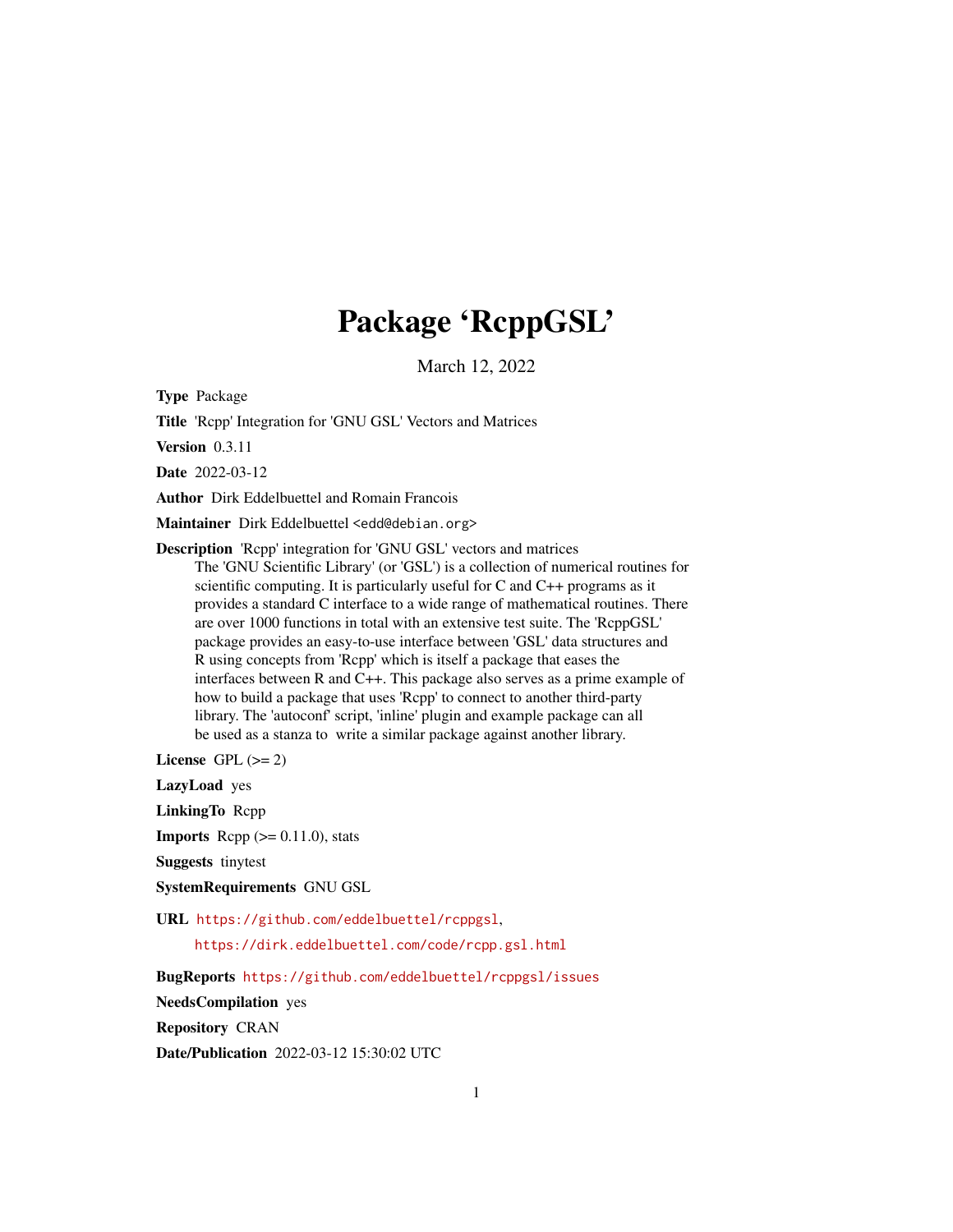### <span id="page-1-0"></span>R topics documented:

RcppGSL-package *'Rcpp' Integration for 'GNU GSL' Vectors and Matrices*

#### Description

'Rcpp' integration for 'GNU GSL' vectors and matrices The 'GNU Scientific Library' (or 'GSL') is a collection of numerical routines for scientific computing. It is particularly useful for C and C++ programs as it provides a standard C interface to a wide range of mathematical routines. There are over 1000 functions in total with an extensive test suite. The 'RcppGSL' package provides an easyto-use interface between 'GSL' data structures and R using concepts from 'Rcpp' which is itself a package that eases the interfaces between R and C++. This package also serves as a prime example of how to build a package that uses 'Rcpp' to connect to another third-party library. The 'autoconf' script, 'inline' plugin and example package can all be used as a stanza to write a similar package against another library.

#### Maintainer

Dirk Eddelbuettel <edd@debian.org>

#### Author(s)

Dirk Eddelbuettel and Romain Francois

#### References

GSL: GNU Scientific Library: <http://www.gnu.org/software/gsl/>

fastLm *Bare-bones linear model fitting function*

#### Description

fastLm estimates the linear model using the gsl\_multifit\_linear function of the GNU GSL library.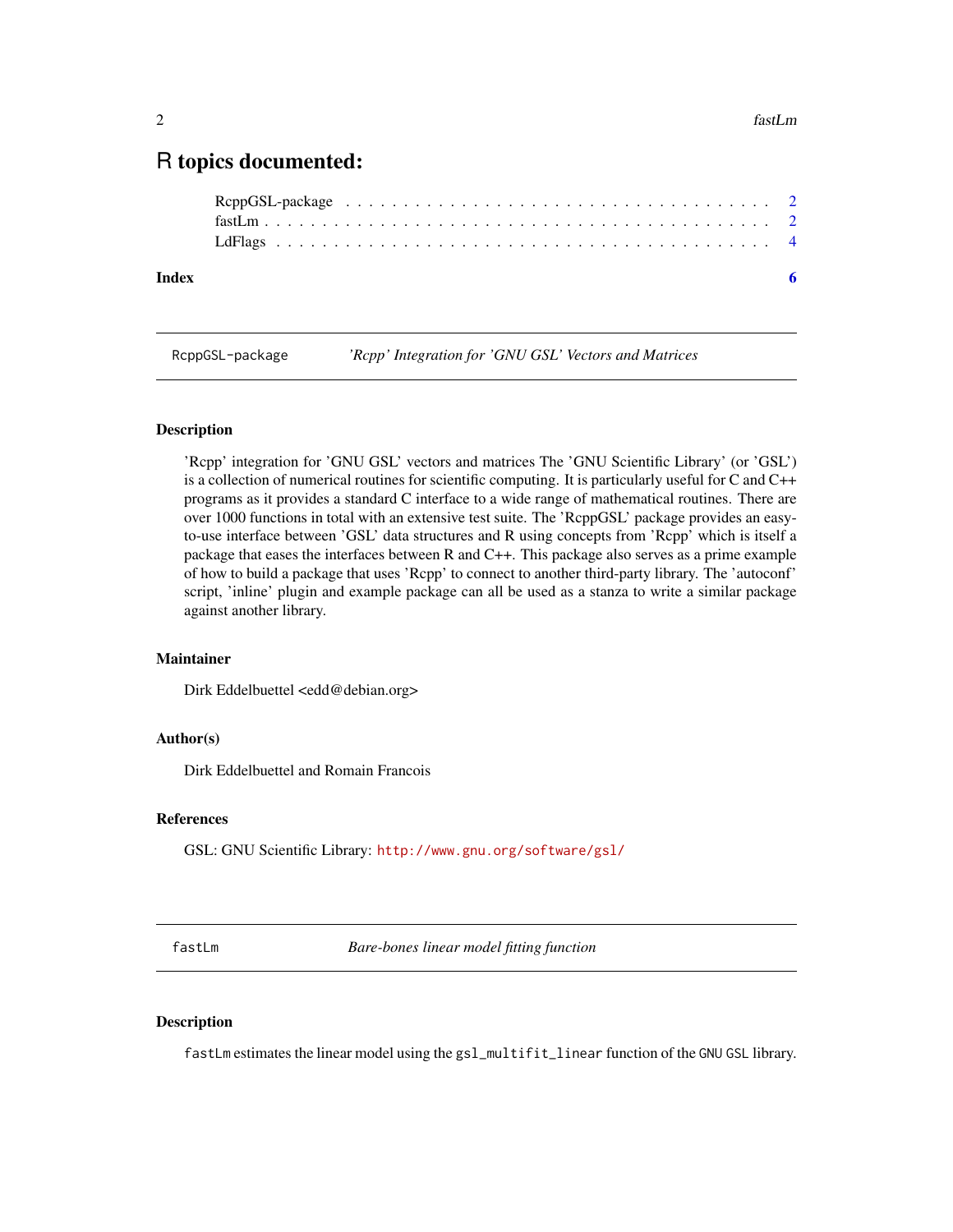#### <span id="page-2-0"></span>fastLm 3

#### Usage

```
fastLmPure(X, y)
fastLm(X, ...)
## Default S3 method:
fastLm(X, y, ...)## S3 method for class 'formula'
fastLm(formula, data = list(), ...)
```
#### **Arguments**

| У       | a vector containing the explained variable.                   |
|---------|---------------------------------------------------------------|
| X.      | a model matrix.                                               |
| formula | a symbolic description of the model to be fit.                |
| data    | an optional data frame containing the variables in the model. |
|         | not used                                                      |

#### Details

Linear models should be estimated using the  $\text{Im}$  function. In some cases,  $\text{Im}$ , fit may be appropriate.

The fastLmPure function provides a reference use case of the GSL library via the wrapper functions in the RcppGSL package.

The fastLm function provides a more standard implementation of a linear model fit, offering both a default and a formula interface as well as print, summary and predict methods.

Lastly, one must be be careful in timing comparisons of [lm](#page-0-0) and friends versus this approach based on GSL or Armadillo. The reason that GSL or Armadillo can do something like [lm.fit](#page-0-0) faster than the functions in the stats package is because they use the Lapack version of the QR decomposition while the stats package uses a *modified* Linpack version. Hence GSL and Armadillo uses level-3 BLAS code whereas the stats package uses level-1 BLAS. However, GSL or Armadillo will choke on rank-deficient model matrices whereas the functions from the stats package will handle them properly due to the modified Linpack code. Statisticians want a pivoting scheme of "pivot only on (apparent) rank deficiency" and numerical analysts have no idea why statisticians want this so it is not part of conventional linear algebra software.

#### Value

fastLmPure returns a list with three components:

| coefficients | a vector of coefficients                                                 |
|--------------|--------------------------------------------------------------------------|
| stderr       | a vector of the (estimated) standard errors of the coefficient estimates |
| df           | a scalar denoting the degrees of freedom in the model                    |

fastLm returns a richer object which also includes the residuals and call similar to the [lm](#page-0-0) or [rlm](#page-0-0) functions..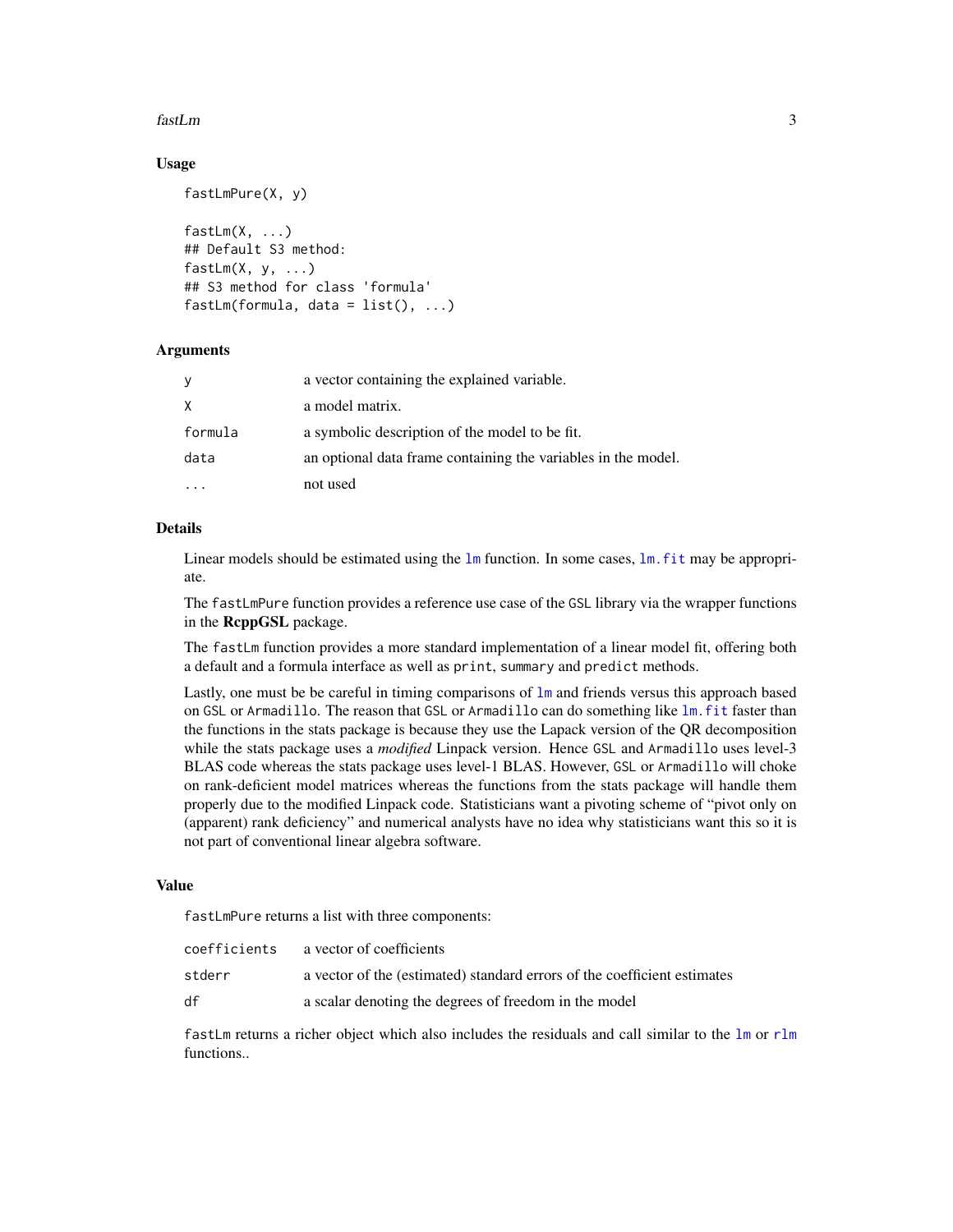#### <span id="page-3-0"></span>Author(s)

The GNU GSL library is being written by team of authors with the overall development, design and implementation lead by Brian Gough and Gerard Jungman. RcppGSL is written by Romain Francois and Dirk Eddelbuettel.

#### References

GNU GSL project: <https://www.gnu.org/software/gsl/>

#### See Also

[lm](#page-0-0), [lm.fit](#page-0-0)

#### Examples

data(trees, package="datasets")

```
## bare-bones direct interface
flm <- fastLmPure( cbind(1, log(trees$Girth)), log(trees$Volume) )
print(flm)
```

```
## standard R interface for formula or data returning object of class fastLm
flmmod <- fastLm( log(Volume) ~ log(Girth), data=trees)
summary(flmmod)
```
LdFlags *Provide RcppGSL Compiler and Linker Flags*

#### Description

LdFlags and CFlags return the required flags and options for the compiler and system linker in order to build against GNU GSL. This allows portable use of RcppGSL (which needs the GNU GSL) as package location as well as operating-system specific details are abstracted away behind the interface of this function.

LdFlags and CFlags are commonly called from the files Makevars (or Makevars.win) rather than in an interactive session.

#### Usage

```
LdFlags(print=TRUE)
CFlags(print=TRUE)
```
#### Arguments

print A boolean determining whether the requested value is returned on the standard output, or silenly as a value.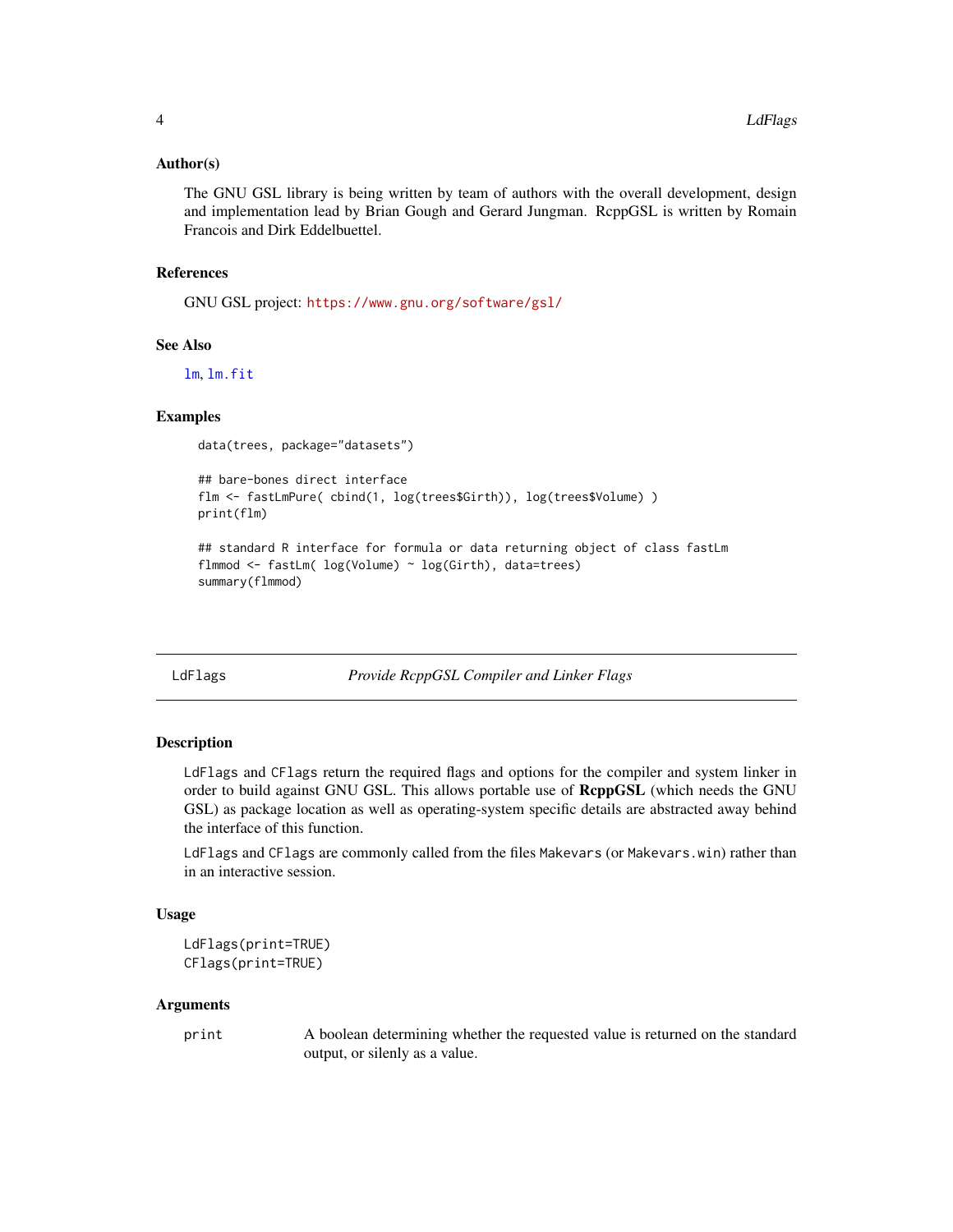#### LdFlags 5

#### Details

Thee functions are not meant to used interactively, and are intended solely for use by the build tools.

The values that are returned are acquired by the package at load time. On Linux and OS X, the pkg-config program is queried. On Windows, environment variables used for GNU GSL builds with R are used.

#### Value

A character vector suitable by use by the system compiler linker in order to compile and/or link against the GNU GSK.

#### Author(s)

Dirk Eddelbuettel and Romain Francois

#### References

Dirk Eddelbuettel and Romain Francois (2011). Rcpp: Seamless R and C++ Integration. *Journal of Statistical Software*, 40(8), 1-18. URL http://www.jstatsoft.org/v40/i08/ and available as vignette("Rcpp-introduction").

#### See Also

The document of the pkg-config system tool.